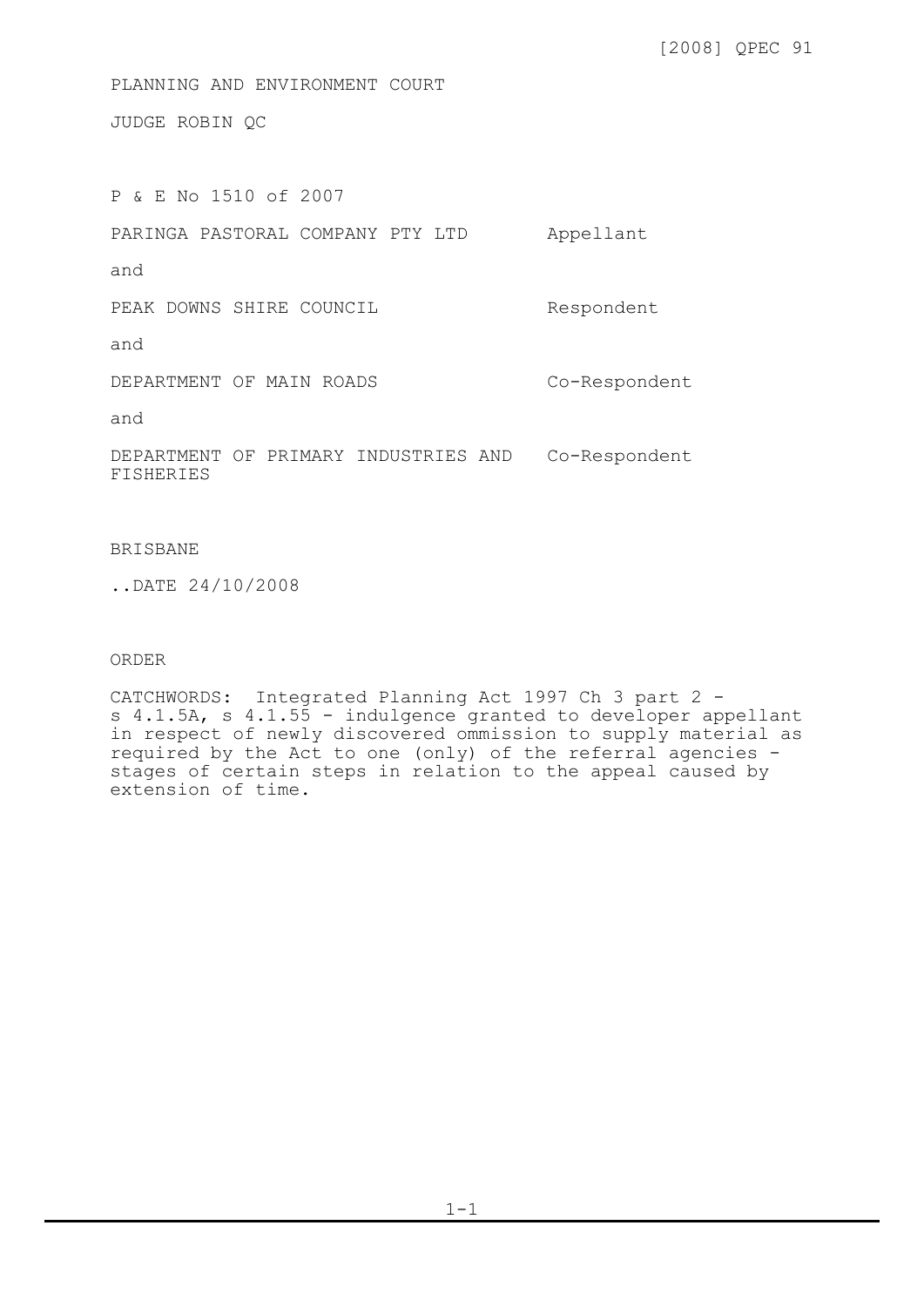**1 10** HIS HONOUR: The Court makes an order in terms of the initialled draft. It contains some indulgences to rectify the failure by the appellant developer and the council to appreciate at the relevant time that the Main Roads Department was a referral agency for purposes of the development application which seeks approval for a feed lot in the Capella area.

The requirement does not arise from the site being located directly on one of Department's roads but from the mere fact of the application being for a feed lot capable of accommodating animals beyond a certain number. Obviously there may be implications for use of the Main Roads network.

The Department of Primary Industries' involvement had been acknowledged all along. It wasn't until the appeal against the council's refusal of the application that Mr Smith, the respondent's solicitor, became cognisant of the omission.

**40 50** Contact was made with the Main Roads Department then and it seems there are some issues which will have to be sorted out relating to its area of interest. The Department has now had the opportunity to put forward its views and will have that right in the appeal. It's represented by Ms Azimi, rather, the Chief Executive is, who offers no objection to the indulgence sought under section 4.1.5A of the Integrated Planning Act 1997 in respect of non-compliance with the requirements of Chapter 3 Part 2 of the Act relating to referral of the application to the second co-respondent.

$$
1-2
$$

 $1-2$  ORDER **60**

**30**

**20**